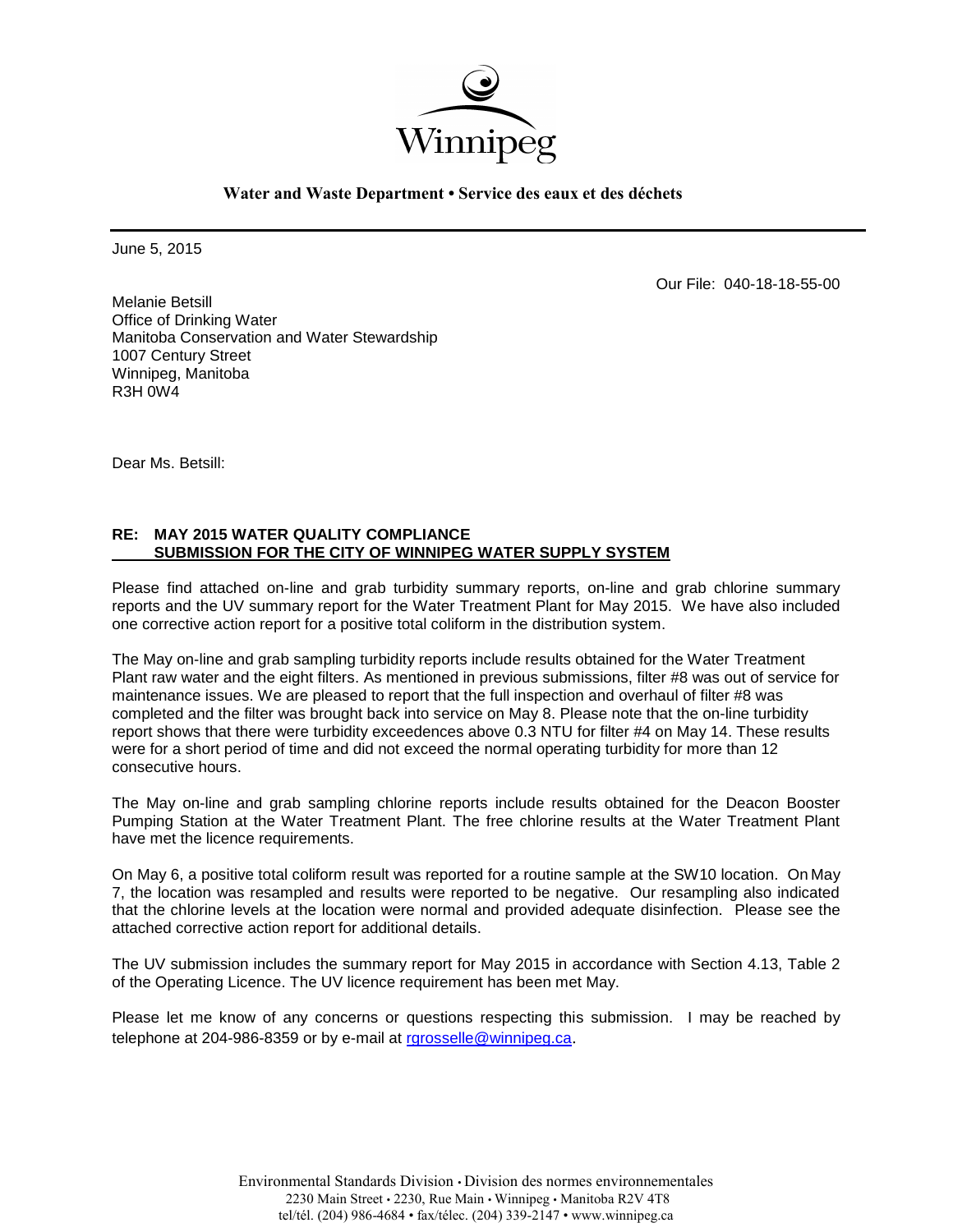Thank you for your ongoing cooperation and understanding in this matter.

Yours sincerely,

R. Grosselle Manager of Environmental Standards **Attachments** 

c:(e-mail)

Dr. L. Richards, Winnipeg Regional Health Authority Dr. H. Chang, Winnipeg Regional Health Authority Dr. S. Roberecki, Manitoba Health D.P. Sacher, P.Eng. G. Patton, P.Eng. T. Shanks, P.Eng. A. J. Weremy, P.Eng. C. Diduck

N:\Compliance Reporting\Submittal Letters\2015\ODW- WQ Letters\Betsill Letter 2015-05.doc

Embrace the Spirit . Vivez l'esprit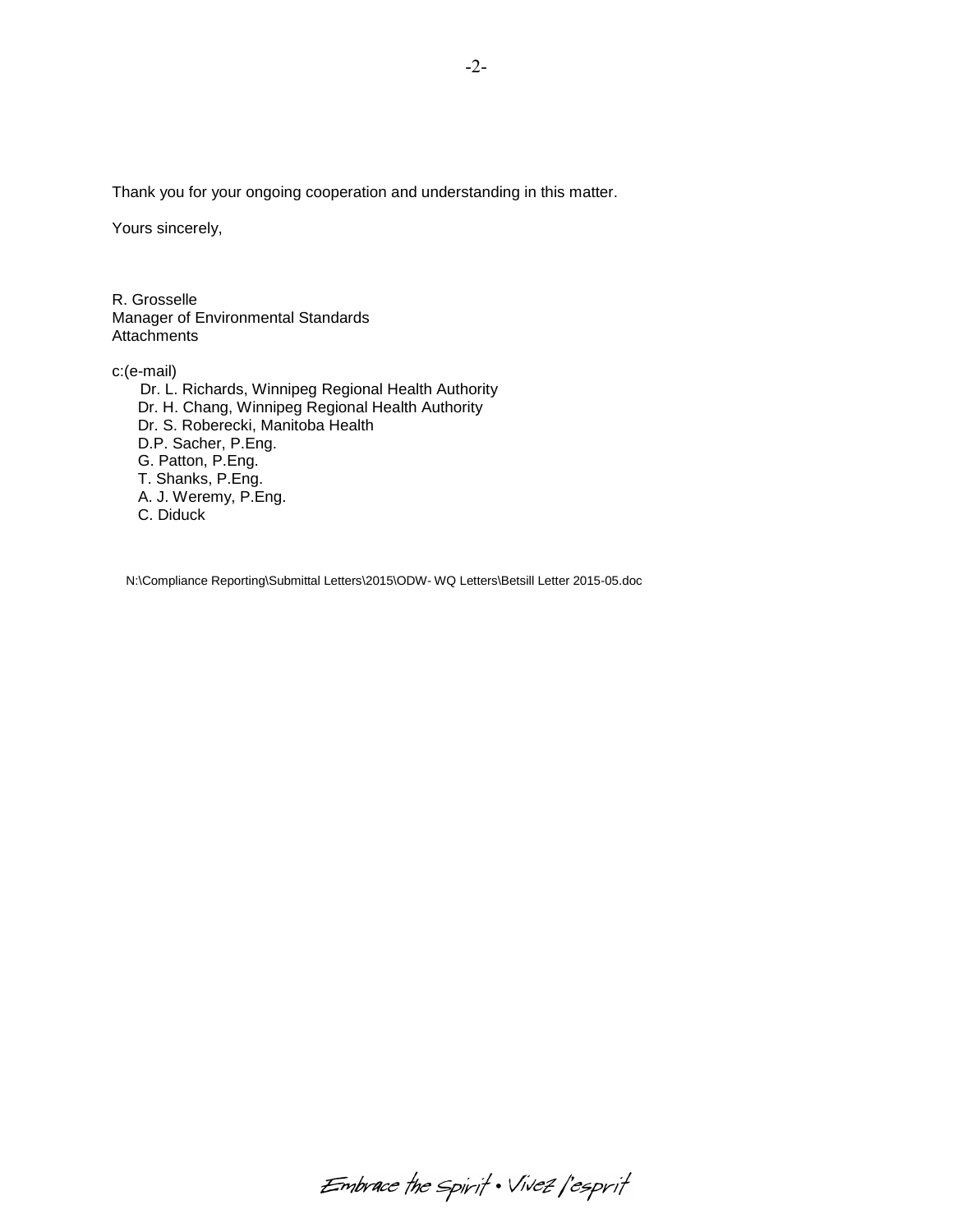

#### **CITY OF WINNIPEG**

WATER AND WASTE DEPARTMENTWATER SERVICES

Licence Number: **PWS-09-412 AA**

| May 2015 Turbidity (NTU)                            |           |           | WATER TREATMENT PLANT TURBIDITY ON-LINE MONITORING REPORT |           |           |           |           |           |
|-----------------------------------------------------|-----------|-----------|-----------------------------------------------------------|-----------|-----------|-----------|-----------|-----------|
| Raw                                                 | Filter #1 | Filter #2 | Filter #3                                                 | Filter #4 | Filter #5 | Filter #6 | Filter #7 | Filter #8 |
| Date                                                | Max       | Max       | Max                                                       | Max       | Max       | Max       | Max       | Max       |
| Avg                                                 | Avg       | Avg       | Avg                                                       | Avg       | Avg       | Avg       | Avg       | Avg       |
| 1/05/2015                                           | 0.03      | 0.04      | 0.08                                                      | 0.02      | 0.08      | 0.04      | 0.03      | OL        |
| 1.02                                                | 0.06      | 0.06      | 0.13                                                      | 0.04      | 0.05      | 0.06      | 0.06      | OL        |
| 2/05/2015                                           | 0.03      | 0.05      | 0.13                                                      | 0.02      | 0.07      | 0.07      | 0.05      | <b>OL</b> |
| 1.07                                                | 0.07      | 0.06      | 0.08                                                      | 0.04      | 0.06      | 0.04      | 0.03      | OL        |
| 3/05/2015                                           | 0.03      | 0.04      | 0.12                                                      | 0.02      | 0.05      | 0.07      | 0.06      | OL        |
| 1.13                                                | 0.06      | 0.06      | 0.09                                                      | 0.04      | 0.08      | 0.04      | 0.03      | OL        |
| 4/05/2015                                           | 0.03      | 0.04      | 0.07                                                      | 0.01      | 0.07      | 0.04      | 0.05      | <b>OL</b> |
| 1.05                                                | 0.08      | 0.06      | 0.11                                                      | 0.03      | 0.05      | 0.06      | 0.02      | <b>OL</b> |
| 0.97                                                | 0.03      | 0.04      | 0.11                                                      | 0.01      | 0.05      | 0.06      | 0.03      | OL        |
| 5/05/2015                                           | 0.06      | 0.06      | 0.07                                                      | 0.04      | 0.07      | 0.04      | 0.05      | OL        |
| 6/05/2015                                           | 0.05      | 0.07      | 0.08                                                      | 0.04      | 0.05      | 0.04      | 0.04      | <b>OL</b> |
| 0.97                                                | 0.03      | 0.04      | 0.14                                                      | 0.01      | 0.08      | 0.17      | 0.03      | <b>OL</b> |
| 7/05/2015                                           | 0.04      | 0.04      | 0.14                                                      | 0.02      | 0.05      | 0.07      | 0.02      | OL        |
| 1.02                                                | 0.06      | 0.07      | 0.08                                                      | 0.03      | 0.09      | 0.04      | 0.05      | OL        |
| 1.13                                                | 0.03      | 0.04      | 0.12                                                      | 0.02      | 0.06      | 0.04      | 0.02      | 0.00      |
| 8/05/2015                                           | 0.06      | 0.06      | 0.06                                                      | 0.04      | 0.07      | 0.07      | 0.05      | 0.04      |
| 9/05/2015                                           | 0.06      | 0.04      | 0.09                                                      | 0.04      | 0.04      | 0.03      | 0.04      | 0.00      |
| 1.20                                                | 0.03      | 0.06      | 0.16                                                      | 0.01      | 0.08      | 0.06      | 0.02      | 0.01      |
| 10/05/2015                                          | 0.06      | 0.07      | 0.08                                                      | 0.04      | 0.05      | 0.07      | 0.04      | 0.00      |
| 1.11                                                | 0.03      | 0.03      | 0.13                                                      | 0.01      | 0.09      | 0.04      | 0.03      | 0.01      |
| 11/05/2015                                          | 0.06      | 0.03      | 0.07                                                      | 0.03      | 0.04      | 0.03      | 0.05      | 0.01      |
| 1.14                                                | 0.04      | 0.07      | 0.14                                                      | 0.02      | 0.07      | 0.08      | 0.02      | 0.01      |
| 12/05/2015                                          | 0.03      | 0.04      | 0.17                                                      | 0.02      | 0.05      | 0.08      | 0.02      | 0.00      |
| 1.12                                                | 0.06      | 0.05      | 0.09                                                      | 0.04      | 0.09      | 0.03      | 0.05      | 0.01      |
| 13/05/2015                                          | 0.09      | 0.04      | 0.29                                                      | 0.07      | 0.12      | 0.07      | 0.05      | 0.00      |
| 1.03                                                | 0.03      | 0.09      | 0.15                                                      | 0.03      | 0.05      | 0.06      | 0.03      | 0.02      |
| 14/05/2015                                          | 0.20      | 0.13      | 0.27                                                      | 0.62      | 0.11      | 0.05      | 0.09      | 0.01      |
| 1.07                                                | 0.08      | 0.06      | 0.14                                                      | 0.07      | 0.06      | 0.11      | 0.04      | 0.01      |
| 15/05/2015                                          | 0.05      | 0.05      | 0.23                                                      | 0.04      | 0.06      | 0.15      | 0.08      | 0.01      |
| 1.12                                                | 0.10      | 0.07      | 0.12                                                      | 0.05      | 0.09      | 0.05      | 0.04      | 0.02      |
| 16/05/2015                                          | 0.04      | 0.06      | 0.14                                                      | 0.03      | 0.06      | 0.07      | 0.03      | 0.01      |
| 0.99                                                | 0.09      | 0.10      | 0.08                                                      | 0.08      | 0.10      | 0.05      | 0.08      | 0.03      |
| 17/05/2015                                          | 0.03      | 0.05      | 0.15                                                      | 0.07      | 0.05      | 0.10      | 0.06      | 0.01      |
| 1.11                                                | 0.05      | 0.09      | 0.07                                                      | 0.03      | 0.11      | 0.06      | 0.04      | 0.01      |
| 18/05/2015                                          | 0.05      | 0.07      | 0.05                                                      | 0.04      | 0.07      | 0.04      | 0.06      | 0.01      |
| 1.14                                                | 0.03      | 0.04      | 0.11                                                      | 0.02      | 0.05      | 0.07      | 0.03      | 0.01      |
| 19/05/2015                                          | 0.02      | 0.05      | 0.09                                                      | 0.02      | 0.04      | 0.06      | 0.03      | 0.01      |
| 1.11                                                | 0.05      | 0.06      | 0.06                                                      | 0.05      | 0.08      | 0.04      | 0.06      | 0.01      |
| 1.09                                                | 0.03      | 0.07      | 0.14                                                      | 0.02      | 0.05      | 0.04      | 0.07      | 0.01      |
| 20/05/2015                                          | 0.04      | 0.04      | 0.06                                                      | 0.04      | 0.08      | 0.07      | 0.03      | 0.01      |
| 21/05/2015                                          | 0.03      | 0.05      | 0.06                                                      | 0.02      | 0.05      | 0.05      | 0.03      | 0.01      |
| 1.09                                                | 0.06      | 0.08      | 0.13                                                      | 0.06      | 0.09      | 0.08      | 0.05      | 0.01      |
| 22/05/2015                                          | 0.03      | 0.04      | 0.14                                                      | 0.02      | 0.05      | 0.04      | 0.03      | 0.01      |
| 1.01                                                | 0.06      | 0.09      | 0.06                                                      | 0.06      | 0.06      | 0.09      | 0.07      | 0.01      |
| 23/05/2015                                          | 0.03      | 0.08      | 0.08                                                      | 0.02      | 0.06      | 0.05      | 0.03      | 0.01      |
| 1.01                                                | 0.06      | 0.06      | 0.14                                                      | 0.06      | 0.10      | 0.10      | 0.07      | 0.01      |
| 1.09                                                | 0.07      | 0.05      | 0.22                                                      | 0.02      | 0.05      | 0.06      | 0.07      | 0.02      |
| 24/05/2015                                          | 0.03      | 0.09      | 0.09                                                      | 0.06      | 0.09      | 0.05      | 0.03      | 0.01      |
| 25/05/2015                                          | 0.04      | 0.10      | 0.08                                                      | 0.03      | 0.10      | 0.05      | 0.03      | 0.01      |
| 1.11                                                | 0.10      | 0.06      | 0.25                                                      | 0.07      | 0.05      | 0.10      | 0.07      | 0.02      |
| 26/05/2015                                          | 0.03      | 0.09      | 0.26                                                      | 0.02      | 0.10      | 0.05      | 0.03      | 0.02      |
| 1.13                                                | 0.06      | 0.05      | 0.08                                                      | 0.06      | 0.05      | 0.10      | 0.04      | 0.01      |
| 27/05/2015                                          | 0.06      | 0.07      | 0.24                                                      | 0.09      | 0.09      | 0.09      | 0.06      | 0.01      |
| 1.13                                                | 0.04      | 0.06      | 0.10                                                      | 0.03      | 0.06      | 0.05      | 0.03      | 0.01      |
| 28/05/2015                                          | 0.03      | 0.09      | 0.08                                                      | 0.02      | 0.09      | 0.05      | 0.03      | 0.01      |
| 1.14                                                | 0.11      | 0.06      | 0.10                                                      | 0.08      | 0.05      | 0.07      | 0.18      | 0.03      |
| 29/05/2015                                          | 0.06      | 0.09      | 0.07                                                      | 0.03      | 0.09      | 0.09      | 0.07      | 0.02      |
| 1.18                                                | 0.04      | 0.06      | 0.13                                                      | 0.01      | 0.05      | 0.06      | 0.03      | 0.01      |
| 30/05/2015                                          | 0.05      | 0.10      | 0.12                                                      | 0.02      | 0.08      | 0.14      | 0.03      | 0.02      |
| 1.23                                                | 0.08      | 0.05      | 0.06                                                      | 0.06      | 0.06      | 0.05      | 0.05      | 0.01      |
| 31/05/2015                                          | 0.05      | 0.10      | 0.06                                                      | 0.02      | 0.10      | 0.04      | 0.03      | 0.01      |
| 1.41                                                | 0.09      | 0.08      | 0.10                                                      | 0.05      | 0.06      | 0.09      | 0.06      | 0.01      |
| Total Number of Measurements Taken, A:              | 16470     | 16119     | 15821                                                     | 13821     | 16653     | 16507     | 15425     | 11819     |
| Turbidity Standard for Monitoring Location (NTU):   | 0.30      | 0.30      | 0.30                                                      | 0.30      | 0.30      | 0.30      | 0.30      | 0.30      |
| Number of Measurements Meeting Standard, B:         | 16470     | 16119     | 15821                                                     | 13818     | 16653     | 16507     | 15425     | 11819     |
| Compliance with Turbidity Standard, C = B/A X 100%: | 100.00%   | 100.00%   | 100.00%                                                   | 99.98%    | 100.00%   | 100.00%   | 100.00%   | 100.00%   |

OL: Offline

File Path: N:\Water Treatment Branch\Administration\Reports\Regulatory Submissions\Turbidity\2015\05-May

**Submitted By (Print): D.Merredew** 

Signature: Original signed by D.Merredew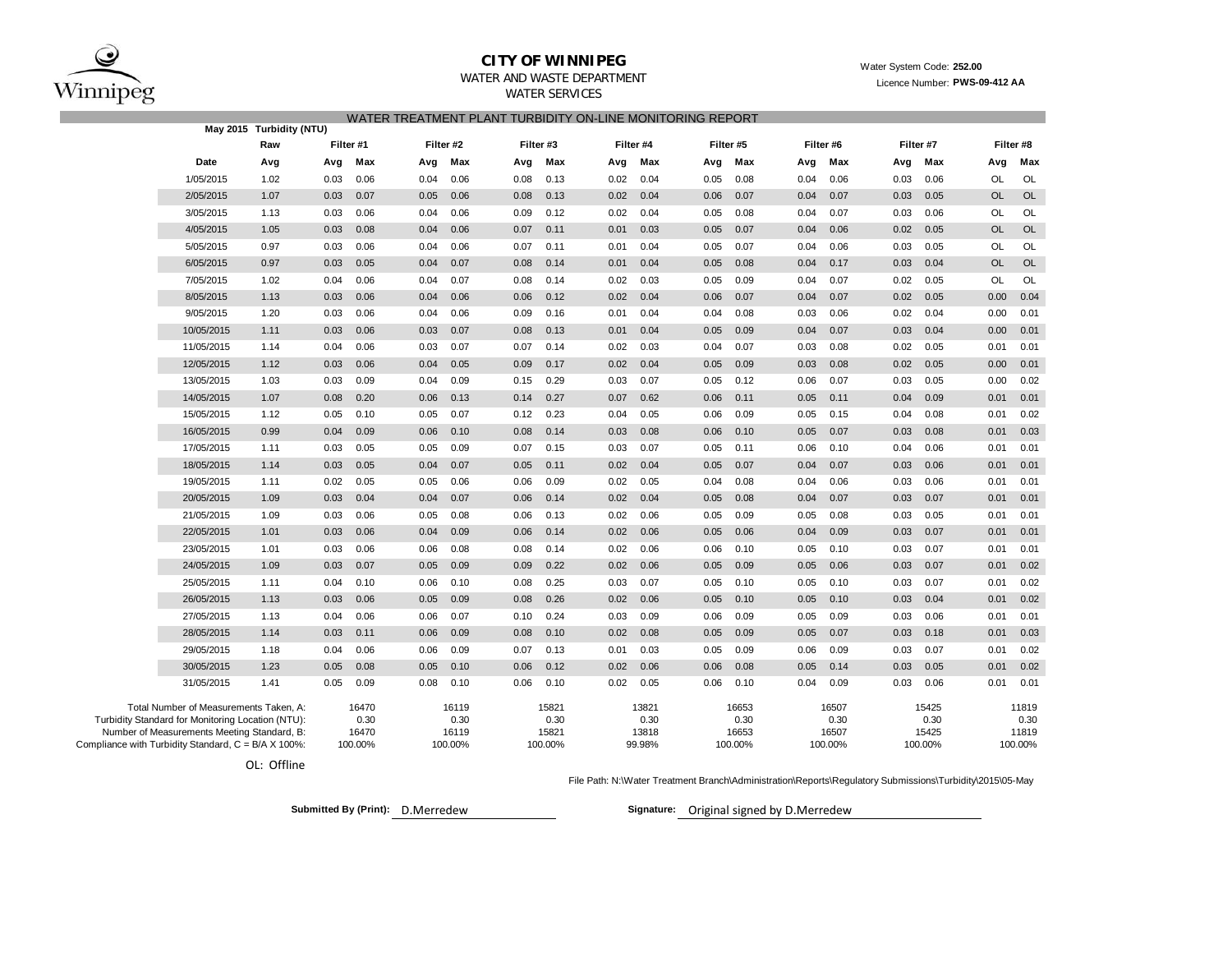

#### CITY OF WINNIPEG WATER AND WASTE DEPARTMENT ENVIRONMENTAL STANDARDS DIVISION

| WATER TREATMENT PLANT TURBIDITY GRAB MONITORING REPORT   |                  |             |                     |           |                        |           |                     |                     |           |
|----------------------------------------------------------|------------------|-------------|---------------------|-----------|------------------------|-----------|---------------------|---------------------|-----------|
| Water System Code: 252.00                                |                  |             |                     |           | <b>Turbidity (NTU)</b> |           |                     |                     |           |
| Licence No. PWS-09-412 AA                                |                  |             |                     |           |                        |           |                     |                     |           |
| <b>Date</b>                                              | <b>Raw Water</b> | Filter 1    | Filter <sub>2</sub> | Filter 3  | Filter 4               | Filter 5  | Filter <sub>6</sub> | Filter <sub>7</sub> | Filter 8  |
| 01-May-2014                                              | 0.79             | 0.15        | 0.07                | 0.09      | 0.07                   | 0.06      | 0.08                | 0.12                | O/L       |
| 02-May-2014                                              | <b>NS</b>        | NS          | <b>NS</b>           | <b>NS</b> | <b>NS</b>              | <b>NS</b> | <b>NS</b>           | <b>NS</b>           | O/L       |
| 03-May-2014                                              | <b>NS</b>        | <b>NS</b>   | <b>NS</b>           | <b>NS</b> | <b>NS</b>              | <b>NS</b> | <b>NS</b>           | <b>NS</b>           | O/L       |
| 04-May-2014                                              | 0.78             | 0.09        | 0.08                | 0.05      | 0.09                   | 0.07      | 0.12                | 0.12                | O/L       |
| 05-May-2014                                              | 0.72             | 0.06        | 0.07                | 0.07      | 0.08                   | 0.07      | 0.07                | 0.07                | O/L       |
| 06-May-2014                                              | 0.53             | 0.05        | 0.09                | 0.08      | 0.06                   | 0.05      | 0.06                | 0.06                | O/L       |
| 07-May-2014                                              | 0.72             | 0.06        | 0.05                | 0.06      | 0.06                   | 0.07      | < 0.05              | 0.06                | O/L       |
| 08-May-2014                                              | 0.80             | 0.09        | 0.08                | 0.08      | 0.09                   | 0.08      | 0.06                | 0.10                | 0.06      |
| 09-May-2014                                              | <b>NS</b>        | <b>NS</b>   | <b>NS</b>           | <b>NS</b> | <b>NS</b>              | <b>NS</b> | <b>NS</b>           | <b>NS</b>           | <b>NS</b> |
| 10-May-2014                                              | <b>NS</b>        | $_{\rm NS}$ | <b>NS</b>           | <b>NS</b> | <b>NS</b>              | <b>NS</b> | <b>NS</b>           | <b>NS</b>           | <b>NS</b> |
| 11-May-2014                                              | 0.77             | 0.10        | 0.07                | 0.06      | 0.19                   | 0.06      | 0.07                | 0.16                | 0.07      |
| 12-May-2014                                              | 1.04             | 0.06        | 0.05                | 0.05      | 0.06                   | 0.06      | 0.07                | 0.08                | 0.09      |
| 13-May-2014                                              | 0.92             | 0.09        | 0.10                | 0.07      | 0.13                   | 0.11      | 0.10                | 0.12                | 0.10      |
| 14-May-2014                                              | 0.90             | 0.16        | 0.13                | 0.13      | 0.14                   | 0.08      | 0.11                | 0.10                | 0.07      |
| 15-May-2014                                              | 0.89             | 0.10        | 0.16                | 0.11      | 0.15                   | 0.07      | 0.13                | 0.15                | 0.06      |
| 16-May-2014                                              | <b>NS</b>        | <b>NS</b>   | <b>NS</b>           | <b>NS</b> | <b>NS</b>              | <b>NS</b> | <b>NS</b>           | <b>NS</b>           | <b>NS</b> |
| 17-May-2014                                              | <b>NS</b>        | NS          | <b>NS</b>           | <b>NS</b> | <b>NS</b>              | <b>NS</b> | <b>NS</b>           | <b>NS</b>           | <b>NS</b> |
| 18-May-2014                                              | <b>NS</b>        | <b>NS</b>   | <b>NS</b>           | <b>NS</b> | <b>NS</b>              | <b>NS</b> | <b>NS</b>           | <b>NS</b>           | <b>NS</b> |
| 19-May-2014                                              | 0.84             | 0.05        | 0.07                | 0.16      | 0.07                   | 0.05      | 0.09                | 0.10                | 0.11      |
| 20-May-2014                                              | 0.83             | 0.13        | 0.11                | 0.08      | 0.08                   | 0.08      | 0.11                | 0.10                | 0.10      |
| 21-May-2014                                              | 0.98             | 0.07        | 0.05                | 0.14      | 0.08                   | 0.08      | 0.06                | 0.07                | 0.07      |
| 22-May-2014                                              | 0.82             | 0.08        | 0.15                | 0.09      | 0.17                   | 0.19      | 0.09                | 0.15                | 0.08      |
| 23-May-2014                                              | <b>NS</b>        | <b>NS</b>   | <b>NS</b>           | <b>NS</b> | <b>NS</b>              | <b>NS</b> | <b>NS</b>           | <b>NS</b>           | <b>NS</b> |
| 24-May-2014                                              | <b>NS</b>        | <b>NS</b>   | <b>NS</b>           | <b>NS</b> | <b>NS</b>              | <b>NS</b> | <b>NS</b>           | <b>NS</b>           | <b>NS</b> |
| 25-May-2014                                              | 0.81             | 0.06        | 0.07                | 0.11      | 0.08                   | < 0.05    | 0.07                | 0.06                | 0.07      |
| 26-May-2014                                              | 0.94             | 0.11        | 0.13                | 0.14      | 0.13                   | 0.06      | 0.20                | 0.13                | 0.05      |
| 27-May-2014                                              | 1.06             | 0.11        | 0.12                | 0.16      | 0.09                   | 0.08      | 0.07                | 0.13                | 0.10      |
| 28-May-2014                                              | 1.00             | 0.05        | 0.08                | 0.09      | 0.07                   | 0.14      | 0.09                | 0.18                | 0.15      |
| 29-May-2014                                              | 1.25             | 0.12        | 0.07                | 0.15      | 0.06                   | 0.10      | 0.08                | 0.09                | 0.07      |
| 30-May-2014                                              | NS               | <b>NS</b>   | <b>NS</b>           | <b>NS</b> | <b>NS</b>              | <b>NS</b> | <b>NS</b>           | <b>NS</b>           | <b>NS</b> |
| 31-May-2014                                              | <b>NS</b>        | <b>NS</b>   | <b>NS</b>           | <b>NS</b> | <b>NS</b>              | <b>NS</b> | <b>NS</b>           | <b>NS</b>           | ΝS        |
| Total number of measurements taken, A:                   |                  | 20          | 20                  | 20        | 20                     | 20        | 20                  | 20                  | 15        |
| <b>Turbidity Standard for Monitoring Location (NTU):</b> |                  | 0.30        | 0.30                | 0.30      | 0.30                   | 0.30      | 0.30                | 0.30                | 0.30      |
| Number of measurements meeting standard, B:              |                  | 20          | 20                  | 20        | 20                     | 20        | 20                  | 20                  | 15        |
| Compliance with Turbidity Standard, C= B/A X 100%:       |                  | 100%        | 100%                | 100%      | 100%                   | 100%      | 100%                | 100%                | 100%      |

NS: No Sample NA: Not Analyzed OL: Off-Line

Effective May 8, 2015, filter 8 has been brought back on line.

**Approved in LIMS By: C.Diduck**

[Printed From : N:\WQ Data\Routine Water Quality\2014\Turbidity.xls](C:/Documents and Settings/rgrossel/Local Settings/Temporary Internet Files/OLK13/Turbidity 2010.xls) File: WQR3

Date Approved: 4-Jun-15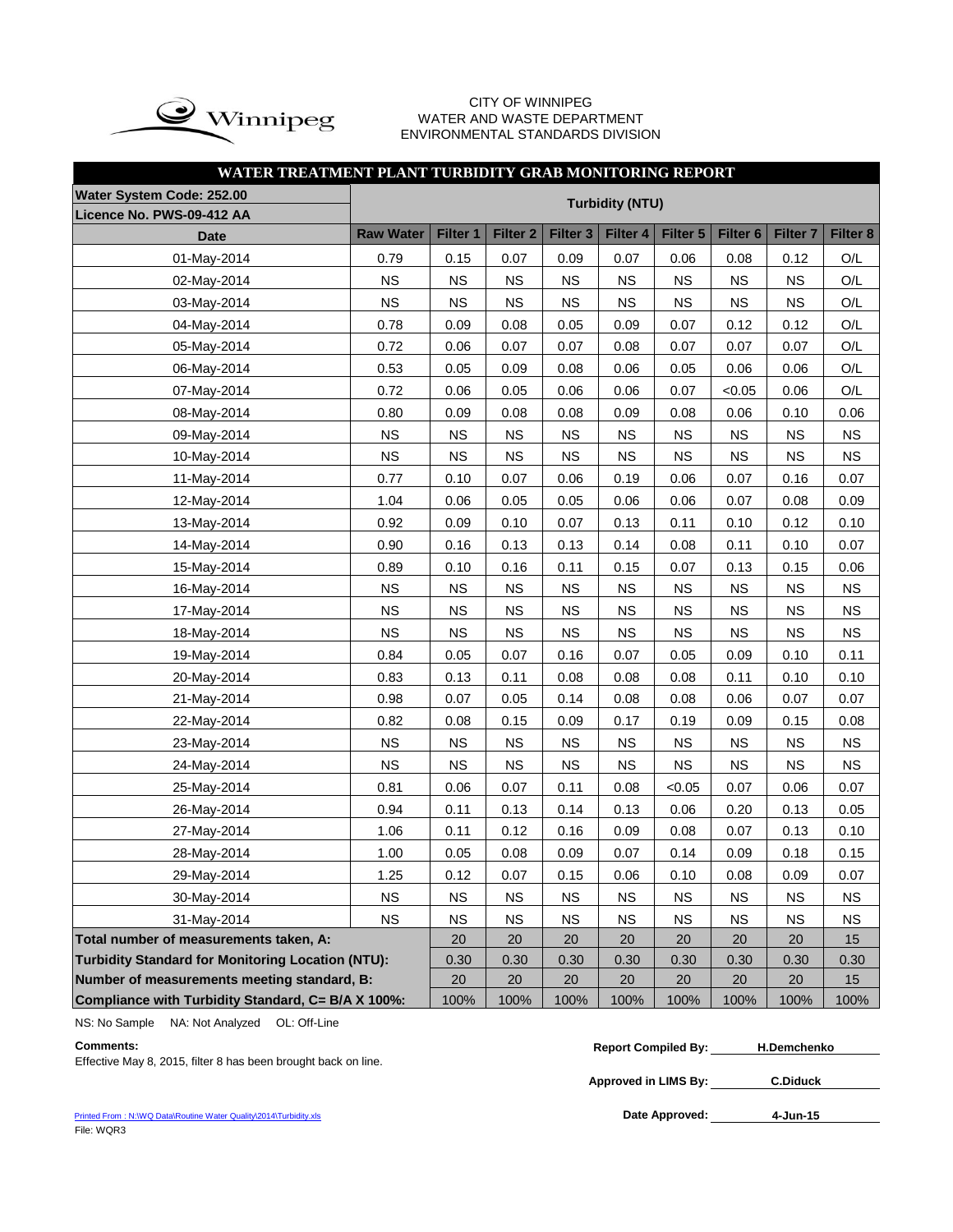

**City of Winnipeg**

Water and Waste Department Water Services

#### WATER TREATMENT PLANT FREE CHLORINE ON-LINE MONITORING REPORT Deacon Booster Pumping Station

| Water System Code      |
|------------------------|
| Licence Number:        |
| <b>Report Created:</b> |

Water System Code: **252.00**

Licence Number: **PWS-09-412 AA**

01 June 2015 **May 2015** Report Period: May 2015

|            |         | <b>BRANCH1</b><br>[mg/L] | <b>BRANCH2</b><br>[mg/L] |         |  |  |  |
|------------|---------|--------------------------|--------------------------|---------|--|--|--|
| Date       | Average | Minimum                  | Average                  | Minimum |  |  |  |
| 01/05/2015 | 0.95    | 0.86                     | 0.91                     | 0.85    |  |  |  |
| 02/05/2015 | 0.97    | 0.92                     | 0.99                     | 0.94    |  |  |  |
| 03/05/2015 | 1.10    | 0.93                     | 1.03                     | 0.94    |  |  |  |
| 04/05/2015 | 1.17    | 1.11                     | 1.02                     | 0.89    |  |  |  |
| 05/05/2015 | 1.11    | 1.00                     | 1.02                     | 0.94    |  |  |  |
| 06/05/2015 | 1.04    | 0.95                     | 0.99                     | 0.90    |  |  |  |
| 07/05/2015 | 1.04    | 0.95                     | 0.97                     | 0.92    |  |  |  |
| 08/05/2015 | 1.06    | 0.99                     | 0.99                     | 0.89    |  |  |  |
| 09/05/2015 | 1.05    | 0.87                     | 1.00                     | 0.79    |  |  |  |
| 10/05/2015 | 1.08    | 1.00                     | 1.03                     | 0.94    |  |  |  |
| 11/05/2015 | 1.07    | 0.97                     | 1.06                     | 0.92    |  |  |  |
| 12/05/2015 | 1.10    | 1.02                     | 1.10                     | 1.03    |  |  |  |
| 13/05/2015 | 1.14    | 0.99                     | 1.16                     | 1.01    |  |  |  |
| 14/05/2015 | 1.07    | 0.98                     | 1.07                     | 1.00    |  |  |  |
| 15/05/2015 | 1.08    | 0.89                     | 1.08                     | 0.95    |  |  |  |
| 16/05/2015 | 1.07    | 0.96                     | 1.06                     | 0.99    |  |  |  |
| 17/05/2015 | 1.11    | 1.03                     | 1.07                     | 0.99    |  |  |  |
| 18/05/2015 | 1.17    | 1.04                     | 1.12                     | 1.04    |  |  |  |
| 19/05/2015 | 1.17    | 1.11                     | 1.16                     | 1.10    |  |  |  |
| 20/05/2015 | 1.12    | 1.02                     | 1.22                     | 1.03    |  |  |  |
| 21/05/2015 | 1.11    | 1.01                     | 1.11                     | 0.99    |  |  |  |
| 22/05/2015 | 1.17    | 1.04                     | 1.13                     | 1.00    |  |  |  |
| 23/05/2015 | 1.13    | 1.00                     | 1.11                     | 1.00    |  |  |  |
| 24/05/2015 | 1.10    | 1.02                     | 1.11                     | 0.98    |  |  |  |
| 25/05/2015 | 1.08    | 0.99                     | 1.13                     | 1.02    |  |  |  |
| 26/05/2015 | 1.11    | 1.02                     | 1.16                     | 1.07    |  |  |  |
| 27/05/2015 | 1.08    | 0.97                     | 1.13                     | 1.00    |  |  |  |
| 28/05/2015 | 1.03    | 0.93                     | 1.06                     | 0.96    |  |  |  |
| 29/05/2015 | 1.06    | 0.98                     | 1.07                     | 0.99    |  |  |  |
| 30/05/2015 | 1.07    | 1.01                     | 1.07                     | 0.98    |  |  |  |
| 31/05/2015 | 1.07    | 0.95                     | 1.08                     | 1.01    |  |  |  |
|            |         |                          |                          |         |  |  |  |

| Total Number of Measurements. A:            | 21595 | 21593 |
|---------------------------------------------|-------|-------|
| Minimum Free Chlorine Standard:             | 0.50  | 0.50  |
| Number of Measurements Meeting Standard, B: | 21595 | 21593 |
|                                             |       |       |
| COMPLIANCE, $C = B/A \times 100\%$ :        | 100   | 100   |

File Path: N:\Water Treatment Branch\Administration\Reports\Regulatory Submissions\Chlorine\2015\05-May

Submitted By (Print): D.Merredew

Signature: Original signed by D.Merredew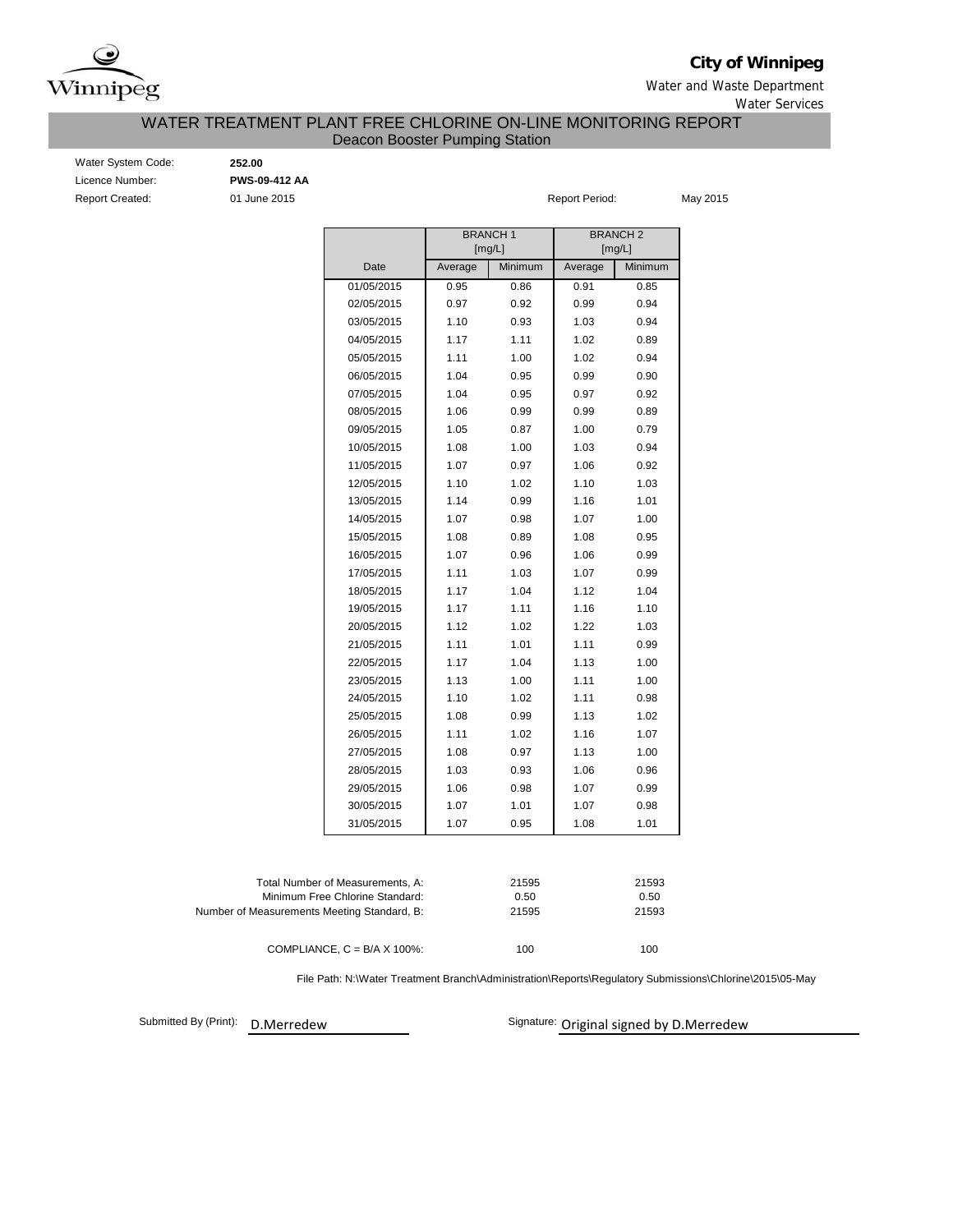

# WATER AND WASTE DEPARTMENT ENVIRONMENTAL STANDARDS DIVISION

| WATER TREATMENT PLANT CHLORINE GRAB MONITORING REPORT    |                                |                                                          |                                                          |                                 |  |  |  |  |  |  |
|----------------------------------------------------------|--------------------------------|----------------------------------------------------------|----------------------------------------------------------|---------------------------------|--|--|--|--|--|--|
| Water System Code: 252.00<br>Licence No. PWS-09-412 AA   |                                | <b>Deacon Booster Pumping</b><br><b>Station Branch 1</b> | <b>Deacon Booster Pumping</b><br><b>Station Branch 2</b> |                                 |  |  |  |  |  |  |
| <b>Date</b>                                              | <b>Free Chlorine</b><br>(mg/L) | <b>Total Chlorine</b><br>(mg/L)                          | <b>Free Chlorine</b><br>(mg/L)                           | <b>Total Chlorine</b><br>(mg/L) |  |  |  |  |  |  |
| 01-May-2015                                              | 1.07                           | 1.26                                                     | 1.00                                                     | 1.17                            |  |  |  |  |  |  |
| 02-May-2015                                              | <b>NS</b>                      | <b>NS</b>                                                | <b>NS</b>                                                | <b>NS</b>                       |  |  |  |  |  |  |
| 03-May-2015                                              | <b>NS</b>                      | <b>NS</b>                                                | <b>NS</b>                                                | NS                              |  |  |  |  |  |  |
| 04-May-2015                                              | 1.15                           | 1.27                                                     | 1.06                                                     | 1.16                            |  |  |  |  |  |  |
| 05-May-2015                                              | 1.12                           | 1.27                                                     | 1.08                                                     | 1.22                            |  |  |  |  |  |  |
| 06-May-2015                                              | 1.12                           | 1.26                                                     | 1.04                                                     | 1.14                            |  |  |  |  |  |  |
| 07-May-2015                                              | 1.10                           | 1.25                                                     | 1.06                                                     | 1.18                            |  |  |  |  |  |  |
| 08-May-2015                                              | 1.10                           | 1.20                                                     | 1.02                                                     | 1.12                            |  |  |  |  |  |  |
| 09-May-2015                                              | <b>NS</b>                      | <b>NS</b>                                                | <b>NS</b>                                                | NS                              |  |  |  |  |  |  |
| 10-May-2015                                              | <b>NS</b>                      | <b>NS</b>                                                | <b>NS</b>                                                | <b>NS</b>                       |  |  |  |  |  |  |
| 11-May-2015                                              | 1.11                           | 1.24                                                     | 1.12                                                     | 1.23                            |  |  |  |  |  |  |
| 12-May-2015                                              | 1.21                           | 1.29                                                     | 1.14                                                     | 1.24                            |  |  |  |  |  |  |
| 13-May-2015                                              | 1.27                           | 1.36                                                     | 1.27                                                     | 1.40                            |  |  |  |  |  |  |
| 14-May-2015                                              | 1.13                           | 1.28                                                     | 1.17                                                     | 1.33                            |  |  |  |  |  |  |
| 15-May-2015                                              | 1.13                           | 1.28                                                     | 1.24                                                     | 1.32                            |  |  |  |  |  |  |
| 16-May-2015                                              | <b>NS</b>                      | <b>NS</b>                                                | <b>NS</b>                                                | <b>NS</b>                       |  |  |  |  |  |  |
| 17-May-2015                                              | <b>NS</b>                      | <b>NS</b>                                                | <b>NS</b>                                                | <b>NS</b>                       |  |  |  |  |  |  |
| 18-May-2015                                              | <b>NS</b>                      | <b>NS</b>                                                | <b>NS</b>                                                | <b>NS</b>                       |  |  |  |  |  |  |
| 19-May-2015                                              | 1.19                           | 1.33                                                     | 1.25                                                     | 1.38                            |  |  |  |  |  |  |
| 20-May-2015                                              | 1.17                           | 1.31                                                     | 1.30                                                     | 1.41                            |  |  |  |  |  |  |
| 21-May-2015                                              | 1.11                           | 1.22                                                     | 1.15                                                     | 1.28                            |  |  |  |  |  |  |
| 22-May-2015                                              | 1.19                           | 1.27                                                     | 1.21                                                     | 1.35                            |  |  |  |  |  |  |
| 23-May-2015                                              | <b>NS</b>                      | <b>NS</b>                                                | <b>NS</b>                                                | <b>NS</b>                       |  |  |  |  |  |  |
| 24-May-2015                                              | <b>NS</b>                      | <b>NS</b>                                                | <b>NS</b>                                                | <b>NS</b>                       |  |  |  |  |  |  |
| 25-May-2015                                              | 1.13                           | 1.27                                                     | 1.19                                                     | 1.38                            |  |  |  |  |  |  |
| 26-May-2015                                              | 1.16                           | 1.29                                                     | 1.22                                                     | 1.36                            |  |  |  |  |  |  |
| 27-May-2015                                              | 1.16                           | 1.30                                                     | 1.24                                                     | 1.34                            |  |  |  |  |  |  |
| 28-May-2015                                              | 1.17                           | 1.26                                                     | 1.18                                                     | 1.27                            |  |  |  |  |  |  |
| 29-May-2015                                              | 1.14                           | 1.23                                                     | 1.13                                                     | 1.25                            |  |  |  |  |  |  |
| 30-May-2015                                              | <b>NS</b>                      | <b>NS</b>                                                | <b>NS</b>                                                | <b>NS</b>                       |  |  |  |  |  |  |
| 31-May-2015                                              | <b>NS</b>                      | <b>NS</b>                                                | <b>NS</b>                                                | <b>NS</b>                       |  |  |  |  |  |  |
| Total number of measurements taken, A:                   | 20                             |                                                          | 20                                                       |                                 |  |  |  |  |  |  |
| <b>Chlorine Standard for Monitoring Location (mg/L):</b> | 0.50                           |                                                          | 0.50                                                     |                                 |  |  |  |  |  |  |
| Number of measurements meeting standard, B:              | 20                             |                                                          | 20                                                       |                                 |  |  |  |  |  |  |
| Compliance with Chlorine Standard, C= B/A X 100%:        | 100%                           |                                                          | 100%                                                     |                                 |  |  |  |  |  |  |

NS: No Sample NA: Not Analyzed OL: Off-Line

| Comments: | <b>Report Compiled By:</b> | H.Demchenko |
|-----------|----------------------------|-------------|
|           |                            |             |

**Approved in LIMS By: C.Diduck**

Date Approved: 4-Jun-15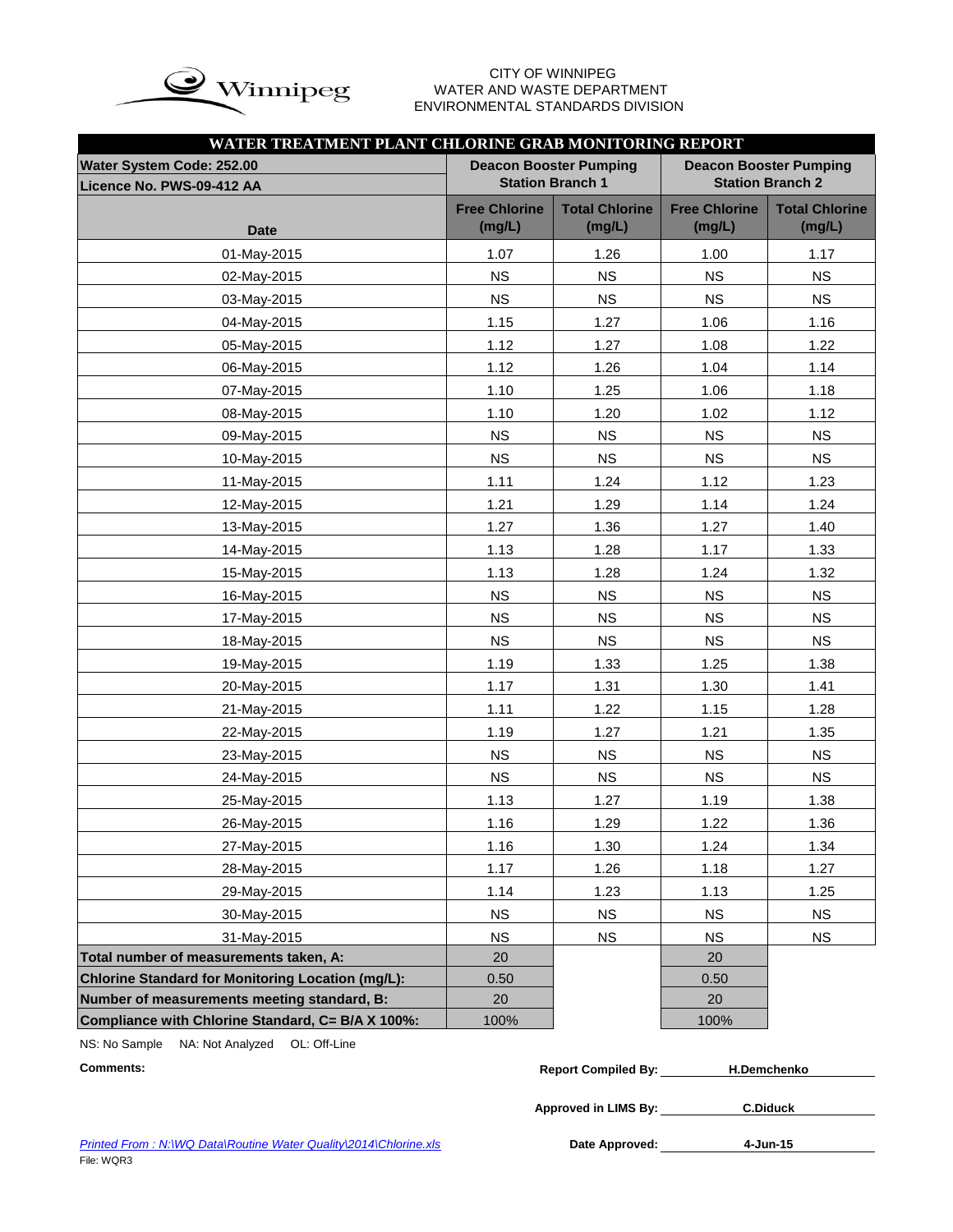

#### **CITY OF WINNIPEG**

Water System Code: **252.00**

 Licence Number:**PWS-09-412 AA**

WATER TREATMENT PLANT UV REPORT

Report Period: **May 2015** Report Created: **Monday, June 01, 2015**

|            | Transmittance |           | <b>UVR-D100A</b> |         |                |           | <b>UVR-D200A</b> |        |               |           | <b>UVR-D300A</b> |                |                |           | <b>UVR-D500A</b><br><b>UVR-D400A</b> |         |         |           |                  | UVR-D600A         |                |           |                  | Total  |        |           |                   | % Volume        |         |                   |
|------------|---------------|-----------|------------------|---------|----------------|-----------|------------------|--------|---------------|-----------|------------------|----------------|----------------|-----------|--------------------------------------|---------|---------|-----------|------------------|-------------------|----------------|-----------|------------------|--------|--------|-----------|-------------------|-----------------|---------|-------------------|
| Date       |               |           | Water Volume IML |         |                |           | Water Volume IML |        |               |           | Water Volume IML |                |                |           | Water Volume [ML                     |         |         |           | Water Volume IML |                   |                |           | Water Volume [ML |        |        |           | Water Volume [ML] |                 |         | <b>Treated To</b> |
|            |               | Untreated | Below            | To      | Total          | Untreated | Below            | To     | Total         | Untreated | Below            | To             | Total          | Untreated | Below                                | To      | Total   | Untreated | Below            | To                | Total          | Untreated | Below            | To     | Total  | Untreated | Below             | To              | Total   | Dose              |
| 01/05/201  | 94.24         | 0.00      | 0.00             | 64.88   | 64.88          | 0.00      | 0.00             | 0.00   | 0.00          | 0.00      | 0.00             | 50.97          | 50.9           | 0.00      | 0.00                                 | 0.00    | 0.0     | 0.00      | 0.00             | 45.51             | $45.5^{\circ}$ | 0.00      | 0.00             | 34.54  | 34.54  | 0.00      | 0.00              | 195.90          | 195.90  | 100.00            |
| 02/05/2015 | 94.22         | 0.00      | 0.00             | 64.98   | 64.98          | 0.00      | 0.00             | 0.00   | 0.00          | 0.00      | 0.00             | 60.88          | 60.88          | 0.00      | 0.00                                 | 0.00    | 0.0(    | 0.00      | 0.00             | 73.10             | 73.10          | 0.00      | 0.00             | 0.00   | 0.00   | 0.00      | 0.00              | 198.96          | 198.96  | 100.00            |
| 03/05/201  | 94.29         | 0.00      | 0.00             | 55.75   | 55.75          | 0.00      | 0.00             | 18.20  | 18.20         | 0.00      | 0.07             | $55.2^{\circ}$ | 55.28          | 0.00      | 0.74                                 | 0.14    | 0.81    | 0.00      | 0.00             | 46.87             | 46.87          | 0.00      | 0.00             | 21.81  | 21.8   | 0.00      | 0.80              | 197.99          | 198.80  | 99.60             |
| 04/05/201  | 94.44         | 0.00      | 0.00             | 38.17   | 38.1           | 0.00      | 0.00             | 52.58  | 52.58         | 0.00      | 0.00             | 44.29          | 44.2           | 0.00      | 0.00                                 | 0.00    | 0.0(    | 0.00      | 0.00             | 0.00              | 0.00           | 0.00      | 0.00             | 63.96  | 63.96  | 0.00      | 0.00              | 199.00          | 199.00  | 100.00            |
| 05/05/201  | 94.31         | 0.00      | 0.00             | 42.89   | 42.89          | 0.00      | 0.00             | 43.48  | 43.48         | 0.00      | 0.00             | 47.12          | 47.1           | 0.00      | 0.00                                 | 0.00    | 0.0     | 0.00      | 0.00             | 0.00              | 0.00           | 0.00      | 0.05             | 65.45  | 65.50  | 0.00      | 0.05              | 198.93          | 198.98  | 99.97             |
| 06/05/201  | 94.58         | 0.00      | 0.00             | 65.50   | 65.50          | 0.00      | 0.00             | 0.00   | 0.00          | 0.00      | 0.00             | 60.32          | 60.3           | 0.00      | 0.00                                 | 0.00    | 0.0(    | 0.00      | 0.00             | 0.00              | 0.00           | 0.00      | 0.10             | 73.04  | 73.1   | 0.00      | 0.10              | 198.86          | 198.96  | 99.95             |
| 07/05/201  | 94.83         | 0.00      | 0.00             | 66.09   | 66.09          | 0.00      | 0.00             | 0.00   | 0.00          | 0.00      | 0.00             | 59.35          | 59.3           | 0.00      | 0.00                                 | 0.00    | 0.0     | 0.00      | 0.00             | 0.00              | 0.00           | 0.00      | 0.15             | 73.37  | 73.5   | 0.00      | 0.15              | $198.8^{\circ}$ | 198.96  | 99.92             |
| 08/05/201  | 95.06         | 0.00      | 0.00             | 64.1'   | 64.            | 0.00      | 0.00             | 0.00   | 0.00          | 0.00      | 0.00             | 58.68          | 58.6           | 0.00      | 0.00                                 | 0.00    | 0.0     | 0.00      | 0.00             | 27.92             | 27.92          | 0.00      | 0.00             | 43.87  | 43.8   | 0.00      | 0.00              | 194.58          | 194.58  | 100.00            |
| 09/05/2015 | 94.47         | 0.00      | 0.00             | 62.92   | 62.92          | 0.00      | 0.00             | 0.00   | 0.00          | 0.00      | 0.00             | 60.54          | 60.54          | 0.00      | 0.00                                 | 0.00    | 0.01    | 0.00      | 0.09             | 63.27             | 63.36          | 0.00      | 0.00             | 0.00   | 0.00   | 0.00      | 0.09              | 186.73          | 186.82  | 99.95             |
| 10/05/2015 | 94.99         | 0.00      | 0.00             | 59.55   | 59.55          | 0.00      | 0.00             | 0.00   | 0.00          | 0.00      | 0.00             | 53.59          | 53.59          | 0.00      | 0.00                                 | 0.00    | 0.01    | 0.00      | 0.00             | 33.14             | 33.1           | 0.00      | 0.00             | 38.71  | 38.7   | 0.00      | 0.00              | 184.98          | 184.98  | 100.00            |
| 11/05/201  | 94.95         | 0.00      | 0.00             | 59.60   | 59.60          | 0.00      | 0.00             | 0.00   | 0.00          | 0.02      | 0.02             | 20.85          | 20.8           | 0.00      | 0.00                                 | 36.57   | 36.5    | 0.00      | 0.05             | 44.64             | 44.69          | 0.00      | 0.05             | 20.47  | 20.5   | 0.02      | 0.12              | 182.13          | 182.27  | 99.92             |
| 12/05/201  | 94.49         | 0.00      | 0.00             | 69.64   | 69.64          | 0.00      | 0.00             | 0.00   | 0.00          | 0.00      | 0.00             | 0.00           | 0.00           | 0.00      | 0.05                                 | 64.15   | 64.2    | 0.00      | 0.08             | 60.79             | 60.88          | 0.00      | 0.00             | 0.00   | 0.00   | 0.00      | 0.13              | 194.58          | 194.7   | 99.93             |
| 13/05/201  | 94.43         | 0.00      | 0.00             | 70.66   | 70.66          | 0.00      | 0.00             | 0.00   | 0.00          | 0.00      | 0.00             | 0.00           | 0.00           | 0.00      | 0.00                                 | 67.48   | 67.4    | 0.00      | 0.12             | 59.56             | 59.69          | 0.00      | 0.00             | 0.13   | 0.1    | 0.00      | 0.12              | 197.83          | 197.96  | 99.94             |
| 14/05/2015 | 95.11         | 0.00      | 0.00             | 70.55   | 70.5           | 0.00      | 0.00             | 0.00   | 0.00          | 0.00      | 0.00             | 0.00           | 0.0(           | 0.00      | 0.00                                 | 67.18   | 67.1    | 0.00      | 0.00             | 61.60             | 61.6           | 0.00      | 0.00             | 0.00   | 0.00   | 0.00      | 0.00              | 199.33          | 199.3   | 100.00            |
| 15/05/201  | 95.31         | 0.00      | 0.00             | 67.97   | 67.9           | 0.00      | 0.61             | 15.66  | 16.26         | 0.00      | 0.00             | 0.00           | 0.0            | 0.01      | 0.10                                 | 45.77   | 45.8    | 0.00      | 0.00             | $56.5^{\circ}$    | 56.5           | 0.00      | 0.00             | 5.49   | 5.49   | 0.01      | 0.70              | 191.40          | 192.1   | 99.63             |
| 16/05/201  | 95.39         | 0.00      | 0.00             | 77.85   | 77.8           | 0.00      | 0.00             | 0.00   | 0.00          | 0.00      | 0.00             | 0.00           | 0.00           | 0.00      | 0.00                                 | 56.92   | 56.9    | 0.00      | 0.00             | 66.53             | 66.5           | 0.00      | 0.00             | 0.00   | 0.00   | 0.00      | 0.00              | 201.30          | 201.30  | 100.00            |
| 17/05/201  | 95.46         | 0.00      | 0.00             | 77.98   | 77.98          | 0.00      | 0.00             | 0.00   | 0.00          | 0.00      | 0.00             | 0.00           | 0.00           | 0.00      | 0.00                                 | 57.12   | 57.1    | 0.00      | 0.00             | 66.9 <sup>°</sup> | 66.9           | 0.00      | 0.00             | 0.00   | 0.00   | 0.00      | 0.00              | 202.00          | 202.00  | 100.00            |
| 18/05/2015 | 95.59         | 0.00      | 0.00             | 78.47   | 78.4           | 0.00      | 0.00             | 0.00   | 0.00          | 0.00      | 0.00             | 0.00           | 0.00           | 0.00      | 0.00                                 | 57.57   | 57.57   | 0.00      | 0.00             | 67.20             | 67.20          | 0.00      | 0.00             | 0.00   | 0.00   | 0.00      | 0.00              | 203.24          | 203.24  | 100.00            |
| 19/05/2015 | 95.58         | 0.00      | 0.00             | 77.26   | 77.26          | 0.00      | 0.00             | 0.00   | 0.00          | 0.00      | 0.00             | 0.00           | 0.00           | 0.00      | 0.00                                 | 56.67   | 56.6    | 0.00      | 0.00             | 66.06             | 66.06          | 0.00      | 0.00             | 0.00   | 0.00   | 0.00      | 0.00              | 199.99          | 199.99  | 100.00            |
| 20/05/201  | 95.69         | 0.00      | 0.00             | 77.21   | $77.2^{\circ}$ | 0.00      | 0.00             | 1.07   | 1.07          | 0.00      | 0.00             | 21.28          | 21.28          | 0.00      | 0.00                                 | 53.03   | 53.0    | 2.03      | 2.03             | 45.46             | 49.53          | 0.00      | 0.00             | 0.00   | 0.00   | 2.03      | 2.03              | 198.05          | 202.12  | 97.99             |
| 21/05/201  | 95.94         | 0.00      | 0.00             | 74.80   | 74.80          | 0.00      | 0.00             | 0.00   | 0.00          | 0.00      | 0.00             | 28.80          | 28.8           | 0.00      | 0.00                                 | 37.76   | 37.7    | 0.00      | 0.00             | 60.63             | 60.63          | 0.00      | 0.00             | 0.00   | 0.00   | 0.00      | 0.00              | 201.99          | 201.99  | 100.00            |
| 22/05/201  | 96.02         | 0.00      | 0.00             | 76.12   | 76.12          | 0.00      | 0.00             | 0.00   | 0.00          | 0.00      | 0.00             | 29.17          | 29.1           | 0.00      | 0.00                                 | 38.29   | 38.2    | 0.00      | 0.00             | 61.51             | 61.5'          | 0.00      | 0.00             | 0.00   | 0.00   | 0.00      | 0.00              | 205.10          | 205.1   | 100.00            |
| 23/05/2015 | 96.04         | 0.00      | 0.00             | 77.27   | 77.27          | 0.00      | 0.00             | 0.00   | 0.00          | 0.00      | 0.00             | 29.59          | 29.59          | 0.00      | 0.00                                 | 38.8    | 38.8    | 0.00      | 0.00             | 62.14             | 62.1           | 0.00      | 0.00             | 0.00   | 0.00   | 0.00      | 0.00              | 207.81          | 207.8   | 100.00            |
| 24/05/201  | 96.02         | 0.00      | 0.00             | 81.73   | 81.7           | 0.00      | 0.00             | 0.00   | 0.00          | 0.00      | 0.00             | 30.91          | 30.9           | 0.00      | 0.00                                 | 40.55   | 40.55   | 0.00      | 0.00             | 65.03             | 65.0           | 0.00      | 0.00             | 0.00   | 0.00   | 0.00      | 0.00              | 218.21          | 218.2   | 100.00            |
| 25/05/201  | 96.02         | 0.00      | 0.00             | 86.1    | 86.            | 0.00      | 0.00             | 0.00   | 0.00          | 0.00      | 0.00             | 32.58          | $32.5^{\circ}$ | 0.00      | 0.00                                 | 42.60   | 42.6    | 0.00      | 0.00             | 66.4              | 66.4           | 0.00      | 0.00             | 0.00   | 0.0    | 0.00      | 0.00              | 227.76          | 227.76  | 100.00            |
| 26/05/201  | 96.03         | 0.00      | 0.00             | 86.08   | 86.08          | 0.00      | 0.00             | 0.00   | 0.00          | 0.00      | 0.00             | 32.53          | 32.5           | 0.00      | 0.00                                 | 42.69   | 42.6    | 0.00      | 0.00             | 66.47             | 66.47          | 0.00      | 0.00             | 0.00   | 0.00   | 0.00      | 0.00              | 227.76          | 227.76  | 100.00            |
| 27/05/2015 | 96.04         | 0.00      | 0.00             | 80.55   | 80.55          | 0.25      | 0.25             | 0.00   | $0.5^{\circ}$ | 0.00      | 0.00             | 25.07          | 25.0           | 0.00      | 0.19                                 | 47.82   | 48.0    | 8.25      | 8.25             | 39.03             | 55.53          | 0.00      | 0.00             | 26.24  | 26.24  | 8.50      | 8.69              | 218.7'          | 235.90  | 92.71             |
| 28/05/201  | 96.17         | 0.00      | 0.00             | 60.96   | 60.96          | 0.29      | 0.29             | 17.60  | 18.1          | 0.00      | 0.00             | 27.51          | 27.5           | 0.00      | 0.00                                 | 47.79   | 47.7    | 1.66      | 1.66             | 7.68              | $11.0^{\circ}$ | 0.00      | 0.00             | 64.42  | 64.42  | 1.95      | 1.95              | 225.96          | 229,86  | 98.30             |
| 29/05/201  | 96.15         | 0.00      | 0.00             | 58.25   | 58.2           | 0.00      | 0.00             | 0.00   | 0.00          | 0.00      | 0.00             | 34.52          | 34.5           | 0.00      | 0.00                                 | 57.68   | 57.6    | 0.00      | 0.00             | 0.00              | 0.00           | 0.00      | 0.00             | 66.20  | 66.2   | 0.00      | 0.00              | 216.65          | 216.65  | 100.00            |
| 30/05/201  | 96.15         | 0.00      | 0.00             | 54.52   | 54.52          | 0.00      | 0.00             | 0.00   | 0.00          | 0.00      | 0.00             | 31.86          | 31.8           | 0.00      | 0.00                                 | 54.72   | 54.7    | 0.00      | 0.00             | 0.00              | 0.00           | 0.00      | 0.00             | 60.08  | 60.08  | 0.00      | 0.00              | 201.18          | 201.18  | 100.00            |
| 31/05/2015 | 96.16         | 0.00      | 0.00             | 54.08   | 54.08          | 0.00      | 0.00             | 0.00   | 0.00          | 0.00      | 0.00             | 31.28          | 31.2           | 0.00      | 0.00                                 | 54.21   | 54.2    | 0.00      | 0.00             | 0.00              | 0.00           | 0.00      | 0.00             | 58.39  | 58.39  | 0.00      | 0.00              | 197.97          | 197.97  | 100.00            |
|            |               | 0.00      | 0.00             | 2102.52 | 2102.52        | 0.54      | 1.15             | 148.59 | 150.27        | 0.02      | 0.09             | 926.90         | 927.01         | 0.01      | 1.07                                 | 1065.51 | 1066.60 | 11.95     | 12.29            | 1313.99           | 1338.23        | 0.00      | 0.35             | 716.18 | 716.53 | 12.52     | 14.95             | 6273.68         | 6301.16 |                   |

**Water Volume [%]:**

0.20 %0.24 %99.56 %Below Dose Untreated:To Dose

**Submitted By (Print): \_\_D.Merredew\_\_\_\_\_\_\_\_\_\_\_\_\_\_ Signature: \_\_Original signed by D.Merredew\_\_\_\_\_\_\_\_\_\_\_\_\_\_\_\_\_\_\_\_\_\_\_**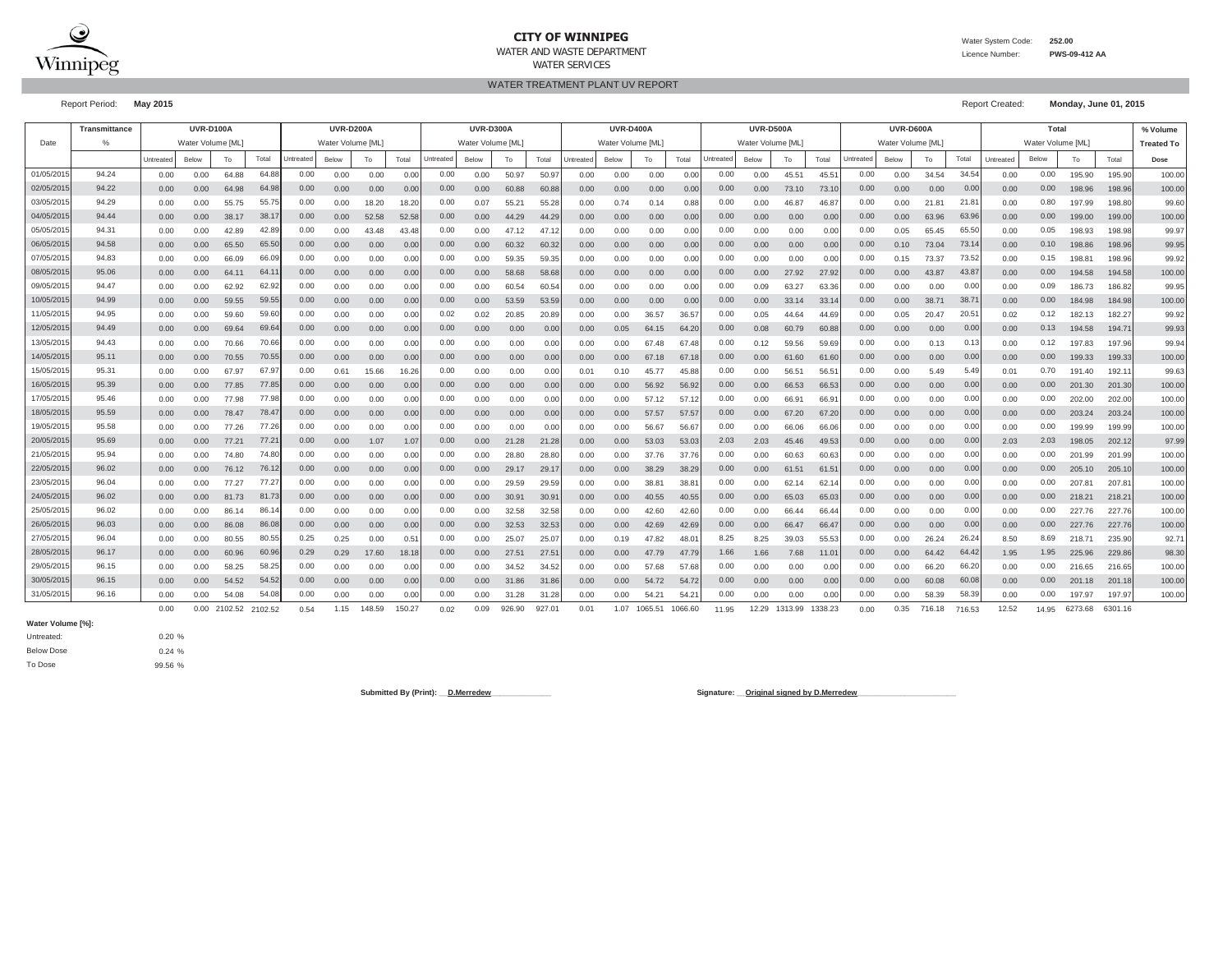

Water and Waste Department • Service des eaux et des déchets

Wednesday, June 24, 2015 **Our Incident/Report No: 04-2015**  LIMS Reference No: **42445**

Ms. Melanie Betsill Drinking Water Officer Manitoba Water Stewardship, Office of Drinking Water 1007 Century Street Winnipeg MB R3H 0W4

## **RE: CORRECTIVE ACTION REPORT**

| <b>WATER SYSTEM</b><br><b>WATER SYSTEM CODE</b> | Winnipeg Public Water System<br>252.00                                                                                                      |
|-------------------------------------------------|---------------------------------------------------------------------------------------------------------------------------------------------|
| <b>LOCATION OF NON-COMPLIANT INCIDENT</b>       | <b>Winnipeg 3-Dist SW10</b>                                                                                                                 |
| <b>OPERATOR IN CHARGE</b>                       | NA.                                                                                                                                         |
| <b>INCIDENT REPORTED BY</b>                     | Courtney Diduck, Analytical Services Branch Head                                                                                            |
| <b>TYPE OF NON-COMPLIANT INCIDENT</b>           | Low positive Total Coliform (<10 per100mL), 3 MR 41/2007                                                                                    |
|                                                 |                                                                                                                                             |
| <b>INCIDENT DATE</b>                            | May 6, 2015                                                                                                                                 |
| <b>DESCRIPTION OF CORRECTIVE ACTIONS</b>        | AS SOON AS POSSIBLE: Re-sampled original location, also<br>tested for turbidity, free/total chlorine, temperature and contacted<br>the ODW. |
| <b>TEST RESULTS</b>                             | See Attached                                                                                                                                |

NOTES/COMMENTS:

1. All microbiological tests performed by contract laboratory.

2. UP/DOWN STREAM testing performed when EC is >0 /100mL, TC is >10 /100mL or when resample/consecutive sample is positive for EC or TC or as directed by the Manager of Environmental Standards Division and/or the Office of Drinking Water

3. INITIAL chlorine, turbidity and temperature only tested at the required 39 sample locations.

4. NR-No Result due to laboratory/analyst error.

5. NA-Not Analyzed.

**EMERGENCY REPORTING IS REQUIRED WHERE A POTENTIAL HEALTH RISK IS INVOLVED. FOLLOW THE INSTRUCTIONS OF YOUR DRINKING WATER OFFICER ON SITUATIONS REQUIRING IMMEDIATE REPORTING**

#### **DISTRIBUTION**

FORWARD THE ORIGINAL TO THE DRINKING WATER OFFICER WITH THE MONTHLY COMPLIANCE SUBMISSIONS.

**Contact the Drinking Water Officer for any comments, questions or concerns**

REFERENCE: ODW-RF-016

Embrace the spirit . Vivez l'esprit

Environmental Standards Division • Division des normes environnementales 2230 Main Street. • 2230, rue Main • Winnipeg • Manitoba R2V 4T8 fax/téléc. (204) 339-2147 • www.winnipeg.ca